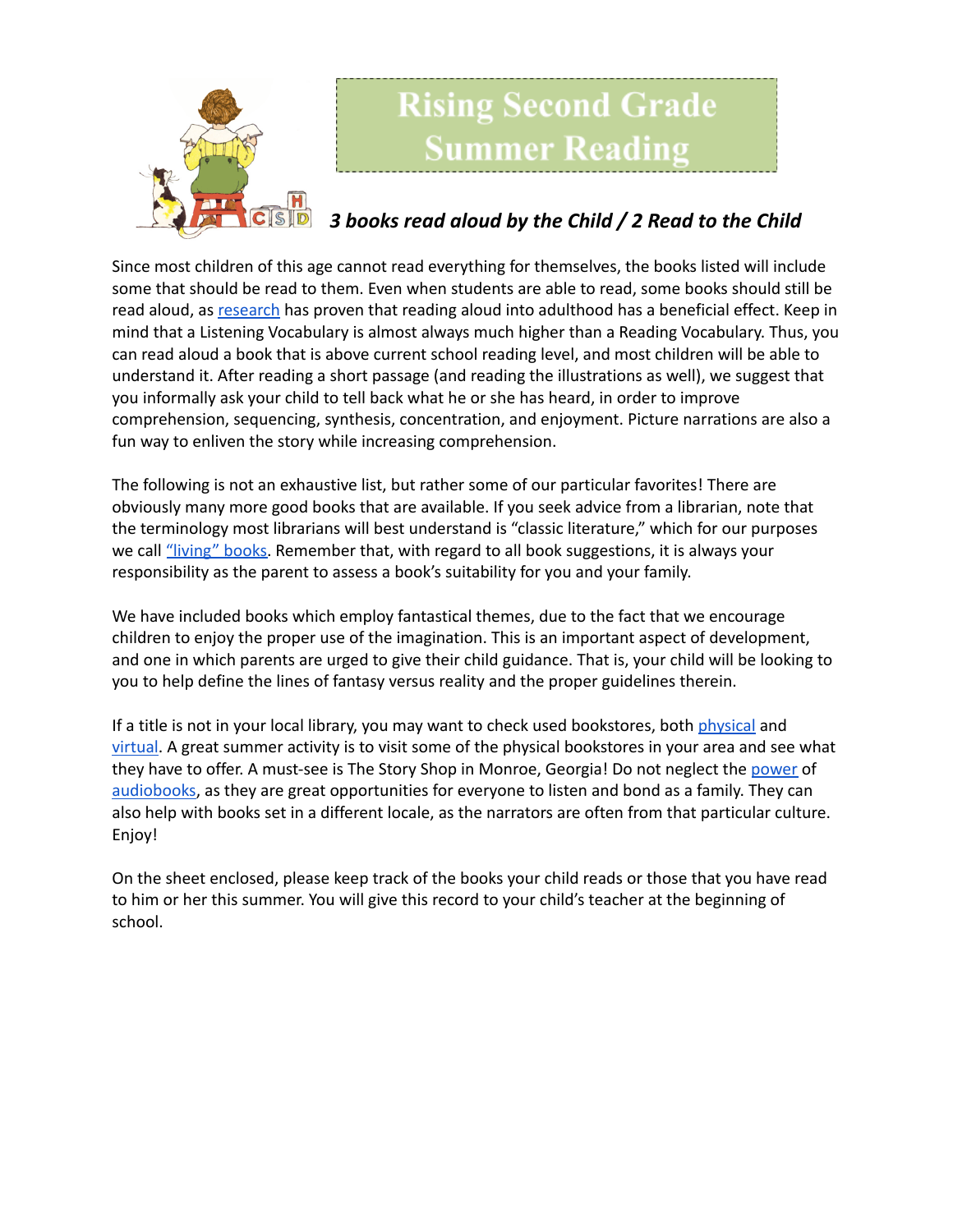

## Summer Reading List for Rising 2nd Grade Students

| Ada, Alma Flor                | <b>The Gold Coin</b>                                       |
|-------------------------------|------------------------------------------------------------|
| Atwater, Richard and Florence | <b>Mr. Popper's Penguins</b>                               |
| Bemelmans, Ludwig             | <b>Madeline Series</b>                                     |
| Berger, Melvin                | <b>Germs Make Me Sick and other non-fiction titles</b>     |
| <b>Billiet, Daniel</b>        | The Great Invasion of the Stone Moles                      |
| Blyler, Allison               | <b>Finding Foxes</b>                                       |
| Bowen, Gary                   | <b>Stranded at Plimoth Plantation 1626</b>                 |
| Brett, Jan                    | <b>Berlioz the Bear and all titles</b>                     |
| Bulla, Clyde Robert           | The Chalk-Box Kid, The Sunshine Girl                       |
| Bunting, Eve                  | The Wednesday Surprise, Night tree and other titles        |
| Cave, Kathryn                 | <b>Henry's Song</b>                                        |
| Cleary, Beverly               | The Mouse and the Motorcycle                               |
| D'Aulaire, Ingrid             | Abraham Lincoln, George Washington and other titles        |
| Dalgliesh, Alice              | <b>The Courage of Sarah Noble</b>                          |
| De Villineuve, Madame         | <b>Beauty and the Beast</b>                                |
| DeAngeli, Marguerite          | <b>Yonie Wondermouse</b>                                   |
| Ehlert, Lois                  | Leaf M, Snowballs, Growing Vegetable Soup and other titles |
| Ferris, Helen                 | <b>Favorite Poems Old and New</b>                          |
| Fisher, Aileen                | <b>Sing of the Earth and Sky</b>                           |
| Flack, Marjorie               | Ask Mr. Bear, Angus and the Ducks, and others              |
| Fritz, Jean                   | And then What Happened, Paul Revere? and other titles      |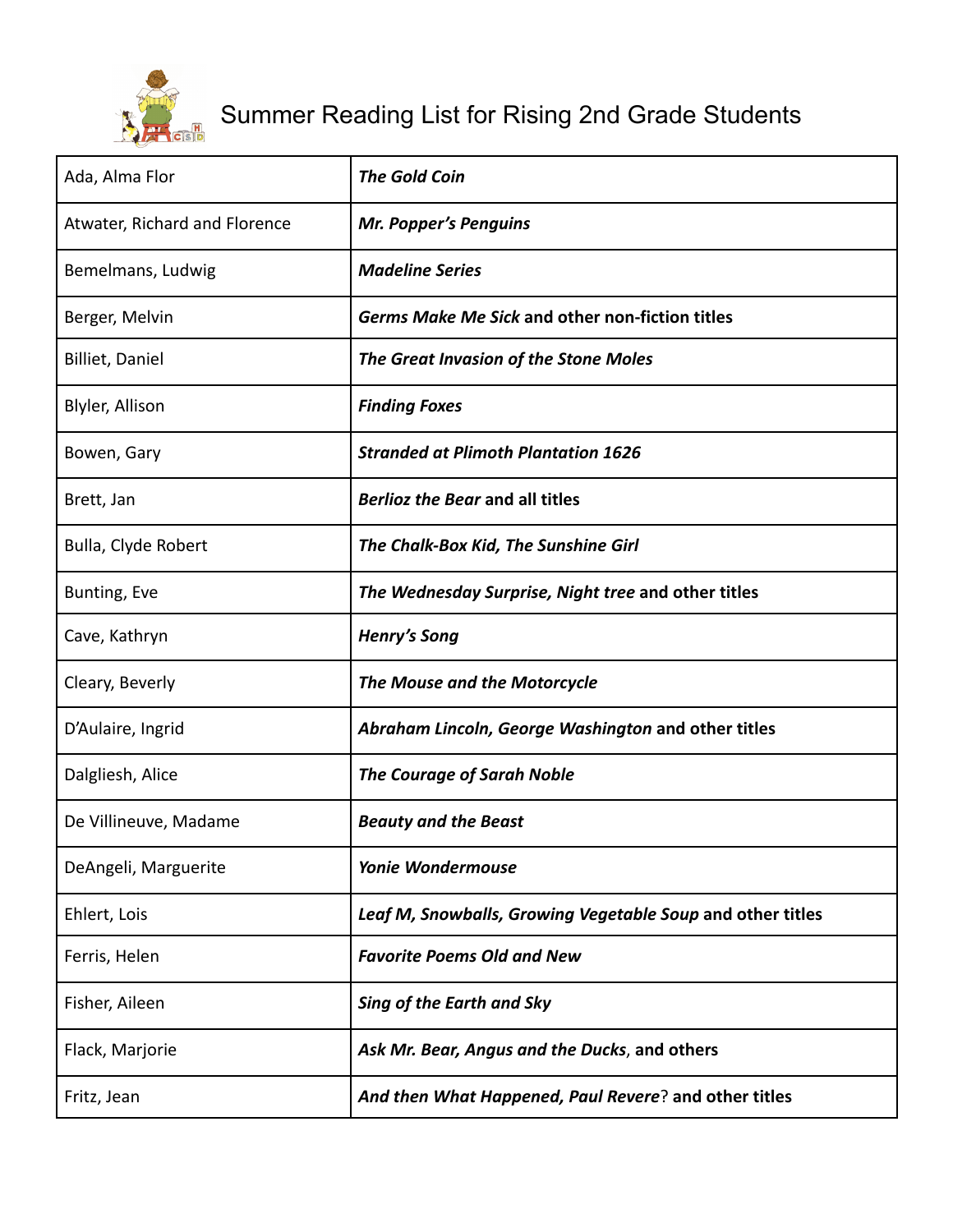| Gross, Ruth Belov      | <b>A Book About Pandas</b>                                                                 |
|------------------------|--------------------------------------------------------------------------------------------|
| Hadithi, Mwyne         | <b>Lazy Lion</b>                                                                           |
| Hoban, Russell         | A Birthday for Frances and the other Frances books                                         |
| Hodges, Margaret       | <b>St. George and the Dragon</b>                                                           |
| Hutchins, Pat          | Don't Forget the Bacon, Rosie's Walk                                                       |
| Hunt, Angela Elwell    | The Tale of the Three Trees                                                                |
| Jackson, Dave and Neta | <b>Hero Tales</b>                                                                          |
| Kauss, Ruth            | Open house for Butterflies, The happy day, I can Fly, A Hole is To Dig<br>and other titles |
| Kincaid, Eric          | <b>Classic Rhyme and Verse</b>                                                             |
| Kipling, Rudyard       | <b>Just So Stories</b>                                                                     |
| Knowlton, Jack         | <b>Maps and Globes</b>                                                                     |
| Lauber, Patricia       | Get Ready for Robots, Who Eats What and other non-fiction titles                           |

| Lawson                | <b>Rabbit Hill</b>                                         |
|-----------------------|------------------------------------------------------------|
| Lobel, Arold          | Frog and Toad Are Friends, Mouse Soup, and other titles    |
| Lovelace, Maude       | <b>Betsy Tacy series</b>                                   |
| MacDonald             | Mrs. Piggle-Wiggle series                                  |
| Minarik, Else         | Little Bear's Friend and other titles                      |
| McClosky, Robert      | Lentil, Homer Price (and a trip to the donut shop!)        |
| Parish, Peggy         | Amelia Bedelia Series                                      |
| Peterson, John        | The Littles and the sequels                                |
| Pinkney, Andrea Davis | <b>Martin Rising, A Poem for Peter, Duke Ellington</b>     |
| Polacco, Patricia     | An Orange for Frankie, Mrs. Katz and Tush and other titles |